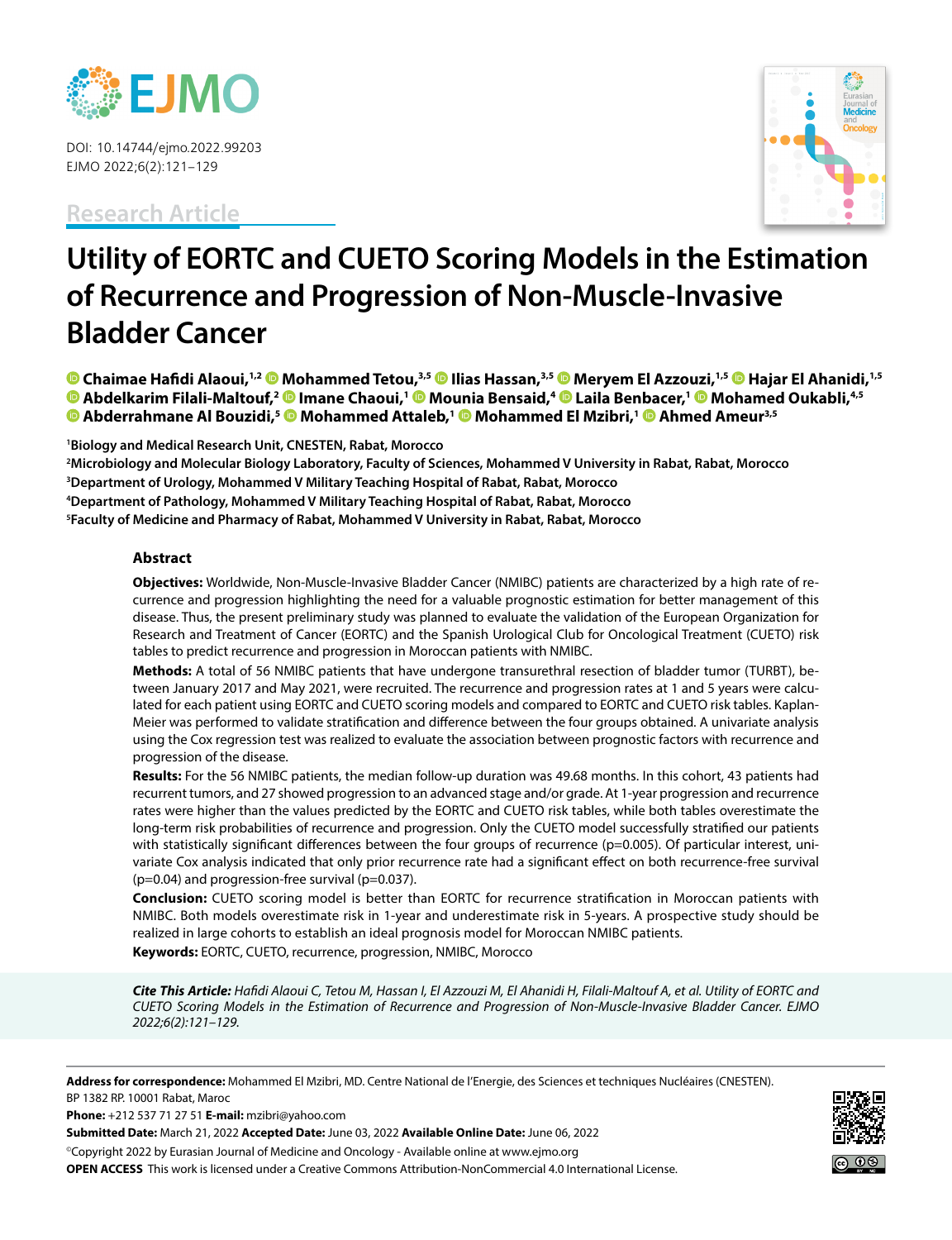Bladder cancer (BC) is the eleventh most common can-<br>Beer worldwide, with more than 573 278 new cases diagnosed in 2020.<sup>[1]</sup> Approximately 75 % of bladder cancer cases are non-muscle-invasive cancers (NMIBC), and 20% of them progress to muscle-invasive types during patients' lifetimes.<sup>[2]</sup>

Superficial bladder tumors are a group of tumors characterized by histological and prognostic heterogeneity, including papillary tumors that respect the basement membrane (pTa), Lamina propria (pT1) containing connective tissues between urothelium and detrusor muscle, and carcinoma in situ (CIS), characterized by low coherence and adherence of epithelial cells.<sup>[3,4]</sup> In this field, the main problems faced by clinicians are the difficulty to compare the efficacy of treatment modalities and proposing unified treatment recommendations.

An updated version of the non-invasive muscle bladder cancer (NIMBC) guidelines was released in 2021 by The European Association of Urology (EAU) to provide practical recommendations on clinical management and to harmonize treatment approaches. Accordingly, patients are stratified into four groups: low-, intermediate-, high- and very high-risk groups, and patients' risk groups can be determined using the European Organization for Research and Treatment of Cancer (EORTC) risk tables and EAU risk group calculator to predict the risk of tumor recurrence and progression after Transurethral resection of Bladder Tumor (TURBT).[5]

In 2006, the EORTC organization proposed a table model to assess the score for Ta-T1 BC and to predict the risk of recurrence and progression in each patient in both the short and long terms. This approach is the most frequently applied and validated model and is based on 6 clinical and pathologic factors: stage, grade, tumor size, number of tumors, previous disease recurrence, and concomitant in situ carcinoma (CIS).[6] The main limitation of the EORTC approach is still the difficulty of predicting the small number of patients treated with BCG.<sup>[7,8]</sup> Moreover, it was reported that EORTC taboverestimatemate both the recurrence and the progression of BCG-treated patients.<sup>[9]</sup>

To overcome this limitation, the Spanish Urological Club for Oncological Treatment (CUETO) group has created and validated a scoring model focusing on BCG-treated patients.[10] This approach was developed and validated to predict the short- and long-term risks of recurrence and progression in patients treated with BCG. The CUE-TO scoring system is based on the evaluation of seven prognostic factors: Age, gender, prior recurrence, number of tumors, tumor stage and grade, and presence of concomitant CIS.[11]

The aim of the present study was to externally validate the risk stratification schemes of EORTC and CUETO scoring models on a cohort of Moroccan patients with NMIBC. The two models were applied to calculate each patient their estimated recurrence and progression rates compared to the real risk of patients to highlight the opportunity to introduce these risks' assessment in the global management of bladder cancer in Morocco.

# **Methods**

# **Patients**

A retrospective study, based on a prospective cohort, was designed to analyze data of 73 patients treated with transurethral resection of a bladder tumor (TUR-BT) at the Urology Department of the Military Hospital of Instruction Mohamed V (MHIMV) in Rabat - Morocco, between the January 2017 and May 2021, with up to 19 years follow-up. The following inclusion criteria were taken into account during the revision process: (a) Patients had to be diagnosed, for the first time, with primary Ta/T1 urothelial bladder tumor or in situ carcinoma, and (b) the grades and stages of tumors were determined and confirmed by histo-pathological reports, (c) follow-up duration of recruited patients was more than 12 months. Patients diagnosed with a muscle-invasive type of bladder cancer (MIBC) were excluded from this study.

The study protocol was approved by the Ethics Committee for Biomedical Research, Faculty of Medicine and Pharmacy of Rabat – Morocco (Ref 82/19), and written informed consents were obtained from all recruited patients.

#### **Follow-up**

In this retrospective study, information collected was used to generate a subsequent database that included the clinico-pathological factors used in the elaboration of the EO-RTC and CUETO models, including sex, age, tumor size (<3 cm or ≥3 cm), number of tumors (single or multiple), the prior recurrence rate, T category, presence of concomitant in situ carcinoma, grade, and intravesical therapy. Cases with pathologically confirmed recurrence were noted in the follow-up database at the time of the first recurrence. Tumors were defined as progressive profiless if they progress into muscle-invasive tumors, metastatic diseases, or from low to high grade.

Recurrence-free survival (RFS) was calculated from the first treatment assignment to the date of the first recurrence or the last follow-up visit. Progression-free survival (PFS) was calculated from the first treatment assignment to the date of the first progression detected, the date of death, or the last follow-up visit.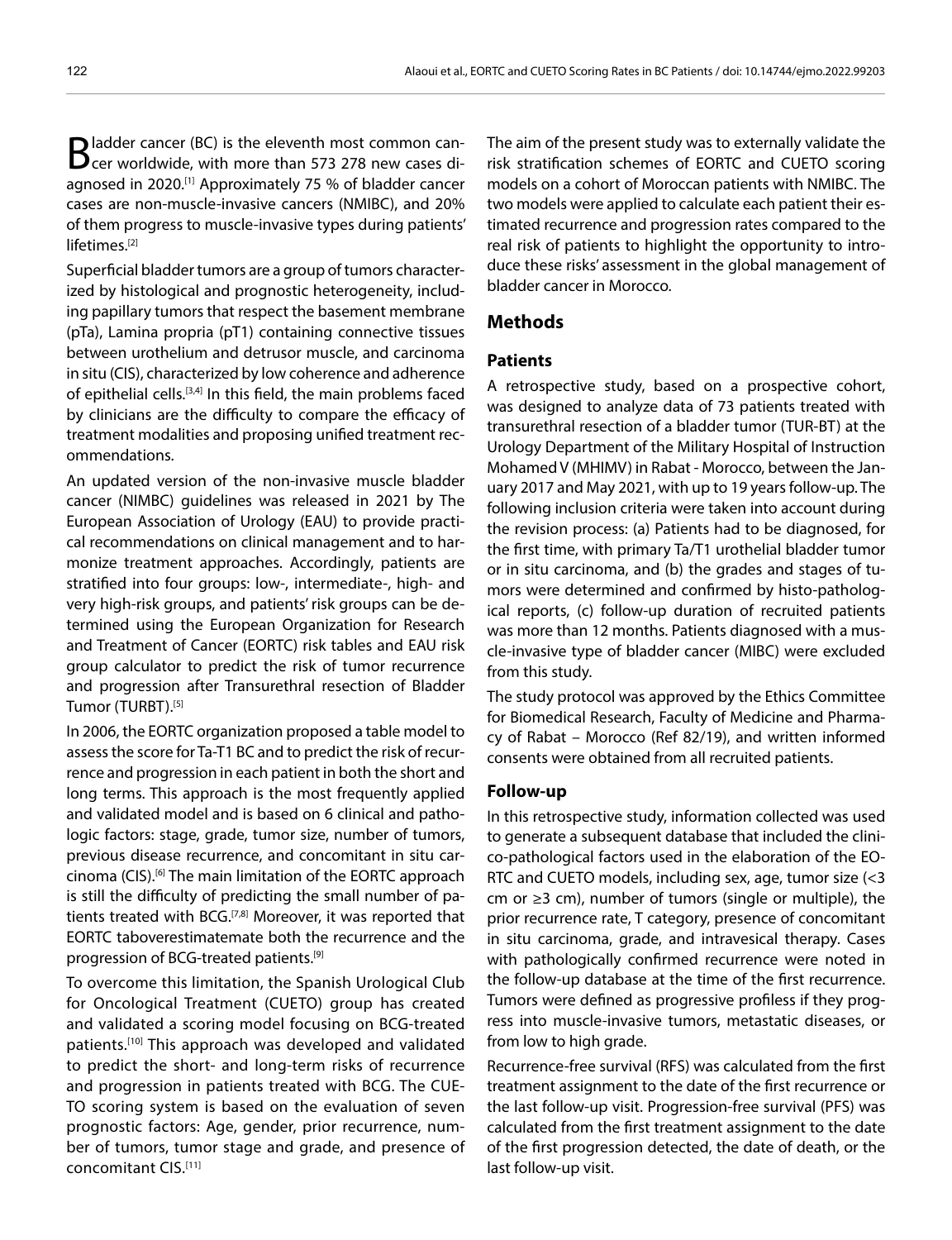A recurrence event was defined as the time between the first TURBT treatment and the occurrence of the recurrence or progression. Progression event was accepted athe s initiation of progresion, or death of the patient due to disease progression. Patients, noted without recurrence or progression were confirmed at the time of the last cystoscopy and urinary cytology for recurrence and progression analysis. The time of recurrence and progression disease was performed by two urologists and confirmed by another urologist.

## **Statistical Analysis**

The scores of progression and recurrence risks at 1 and 5 years were estimated for all 56 patients using the EORTC (https://www.eortc.be/tools/bladdercalculator) and CUETO (https://www.aeu.es/Cueto.html) models.<sup>[6,7]</sup> Accordingly, all patients were classified into the four risk groups: low-risk, Intermediate-risk, high-risk and very high-risk. Progression and recurrence risks were evaluated for all patients and the subgroup of BCG-treated patients after TURBT.

The EORTC scoring model was performed with respect to the following criteria: the number of tumors (single, 2–7 or ≥8), tumor size (<3 cm or ≥3 cm), prior recurrence rate (primary, ≤1 recurrence/year, >1 recurrence/year), T stage (Ta or T1), concomitant CIS (yes/no), and grade (1, 2 or 3).<sup>[6]</sup> The CUETO scoring model incorporated gender, age (<60, 60–70, >70 years), recurrent tumor (yes/no), number of tu-

mors (≤3 or >3), T stage (Ta or T1), concomitant CIS (yes/ no), and grade  $(1, 2, 0r 3)$ . [7]

Patient scores were then stratified into 4 risk groups, and a probability of recurrence and progression risk in 1 and 5 years were estimated in order to compare them with the real rates.

Survival analysis was conducted using Kaplan-Meier methods to evaluate progression and recurrence curves obtained with EORTC and CUETO risk groups; the log-rank test was used to compare the difference between groups. A univariate analysis using the cox-regression model was performed to evaluate the association between prognostic factors with recurrence and progression of disease.

For statistical validation, IBM SPSS version 23 was used to calculate the p values, and p<0.05 was interpreted as statistically significant.

# **Results**

Pathological analysis of the 73 recruited bladder cancer patients showed that 17 patients had muscle-invasive bladder cancer (MIBC) and were consequently excluded from the study. The retained 56 non-muscle-invasive bladder cancer (NMIBC) cases were mostly men (54/56) with a median age of 65.96 years.

Clinico-pathological characteristics of tumors are summarized in Table 1 and show that most patients had more than

| Table 1. The clinic-pathological characteristics of tumor's patients |                                       |             |
|----------------------------------------------------------------------|---------------------------------------|-------------|
|                                                                      | Anatomo-pathological characterization |             |
| N(%)                                                                 | <b>Characteristic</b>                 | N(% )       |
|                                                                      | <b>Concomitant CIS</b>                |             |
| 37 (66.07%)                                                          | Yes                                   | 4 (07.15%)  |
| 19 (33.93%)                                                          | No                                    | 52 (92.85%) |
|                                                                      | <b>Tumor Grade</b>                    |             |
| 54 (96.42%)                                                          | Low (G1/G2)                           | 27 (48.22%) |
| 2(3.58%)                                                             | High (G3)                             | 29 (51.78%) |
|                                                                      | Recurrence                            |             |
| 20 (35.71%)                                                          | <b>No</b>                             | 13 (23.22%) |
| 36 (64.29%)                                                          | yes                                   | 43 (76.78%) |
|                                                                      | prior recurrence rate                 |             |
| 17 (30.35%)                                                          | Recurrent $<$ = 1 per year            | 27 (48.22%) |
| 16 (28.57%)                                                          | Recurrent $> 1$ per year              | 12 (21.42%) |
| 23 (41.08%)                                                          | primary                               | 17 (30.36%) |
|                                                                      | Progression                           |             |
| 25 (44.65%)                                                          | <b>No</b>                             | 29 (51.78%) |
| 31 (55.35%)                                                          | yes                                   | 27 (48.22%) |
|                                                                      | Survival                              |             |
| 33 (58.92%)                                                          | Alive                                 | 48 (85.71%) |
| 23 (41.08%)                                                          | Death                                 | 8 (14.29%)  |
|                                                                      |                                       |             |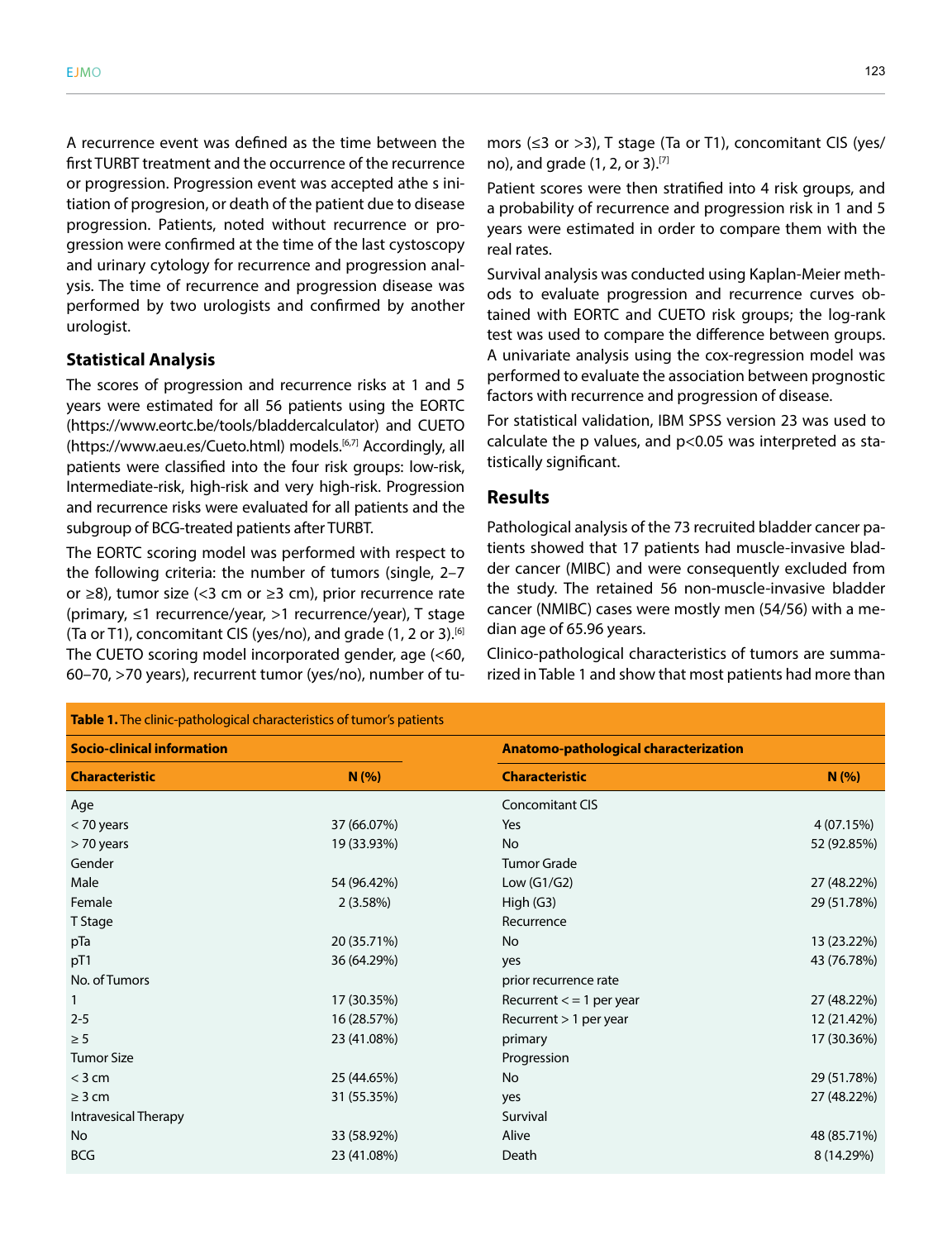5 multifocal tumors (41.08%), 55.35% of patients had tumor size  $\geq 3$  cm, and most cases were diagnosed with pT1 stage (64.29%). Anatomo-pathological analysis showed that there are as many high-grade cases (51.75%) as there are low-grade cases (48.22%,) and only 7.14% of cases exhibited concomitant CIS (4/56).

In this study, the average duration of follow-up was 49.68 months, and all recruited patients had complete data with a minimum 1-year follow-up. After an initial TUR-BT, recurrence was observed in 43 patients (73.21%), while progression was observed in 27 patients (48.21%).

Using the EORTC recurrence score of each patient, 1 (1.78%), 8 (14.28%), 23 (41.08%) and 24 (42.86%) patients were classified into the low-, intermediate, high- and very high-risk groups, respectively. Using the progression score, corresponding values were 1 (1.8%), 12 (21.4%), 25 (44.7%) and 18 (32.1%) patients using the progression score. Comparison of probabilities of progression and recurrence rates by risk group at 1 year and 5 years are reported in Tables 2 and 3, respectively, and compared to reference probabilities reported by Sylvester et al.<sup>[6]</sup> Overall, the probabilities of recurrence and progression at 1 year ranged from 0 % to 79.2% and from 0% to 41.7%, respectively. Exception was made for the low-risk group; all scores were overestimated compared to scores reported in the EORTC risk tables.

At 5 years, the probability of recurrence ranged from 0%

| Table 2. Prediction of disease recurrence and progression in patients with non-muscle invasive bladder cancer using EORTC risk table at 1 year |                           |                                                    |                                                                                 |  |
|------------------------------------------------------------------------------------------------------------------------------------------------|---------------------------|----------------------------------------------------|---------------------------------------------------------------------------------|--|
| <b>Group of patients according to the risk score</b>                                                                                           | <b>Recurrence status</b>  |                                                    |                                                                                 |  |
|                                                                                                                                                | No. of<br><b>Patients</b> | N° of patients and rate<br>of recurrence           | <b>Predicted recurrence rates according</b><br>to EORTC risk tables % (95% CI)  |  |
| Low risk                                                                                                                                       |                           | $0(0\%)$                                           | 15% (10-19%)                                                                    |  |
| Intermediate risk                                                                                                                              | 8                         | 3(37.5%)                                           | 24% (21-26%)                                                                    |  |
| High risk                                                                                                                                      | 23                        | 17 (73.9%)                                         | 38% (35-41%)                                                                    |  |
| Very high risk                                                                                                                                 | 24                        | 19 (79.2%)                                         | 61% (55-67%)                                                                    |  |
|                                                                                                                                                | <b>Progression status</b> |                                                    |                                                                                 |  |
|                                                                                                                                                | No. of<br>patients        | $N^{\circ}$ of patients and rate<br>of progression | <b>Predicted progression rates according</b><br>to EORTC risk tables % (95% CI) |  |
| Low risk                                                                                                                                       |                           | $0(0\%)$                                           | $0.2\%$ (0-0.7%)                                                                |  |
| Intermediate risk                                                                                                                              | 12                        | 5 (41.7%)                                          | 1% (0.4-1.6%)                                                                   |  |
| High risk                                                                                                                                      | 25                        | 10 (40%)                                           | $5\% (4-7\%)$                                                                   |  |
| Very high risk                                                                                                                                 | 18                        | 3(16.7%)                                           | 17% (10-24%)                                                                    |  |

**Table 3.** Prediction of disease recurrence and progression in patients with non-muscle invasive bladder cancer using EORTC risk table at 5 years

| <b>Group of patients according to the risk score</b> | <b>Recurrence status</b>  |                                          |                                                                                |  |
|------------------------------------------------------|---------------------------|------------------------------------------|--------------------------------------------------------------------------------|--|
|                                                      | No. of<br><b>Patients</b> | N° of patients and rate<br>of recurrence | <b>Predicted recurrence rates according</b><br>to EORTC risk tables % (95% CI) |  |
| Low risk                                             |                           | $0(0\%)$                                 | 31% (24-37%)                                                                   |  |
| Intermediate risk                                    | 8                         | 1(12.5%)                                 | 46% (42-49%)                                                                   |  |
| High risk                                            | 23                        | 4 (17.4%)                                | 62% (58-65%)                                                                   |  |
| Very high risk                                       | 24                        | 6(25%)                                   | 78% (73-84%)                                                                   |  |
|                                                      | <b>Progression status</b> |                                          |                                                                                |  |
|                                                      | No. of                    | $N^{\circ}$ of patients and rate         | <b>Predicted progression rates according</b>                                   |  |
|                                                      | patients                  | of progression                           | to EORTC risk tables % (95% CI)                                                |  |
| Low risk                                             |                           | $0(0\%)$                                 | $0.8\%$ (0-1.7%)                                                               |  |
| Intermediate risk                                    | 12                        | 2(16.7%)                                 | $6\%$ (5-8%)                                                                   |  |
| High risk                                            | 25                        | $3(12.0\%)$                              | 17% (14-20%)                                                                   |  |
| Very high risk                                       | 18                        | 3(16.7%)                                 | 45% (35-55%)                                                                   |  |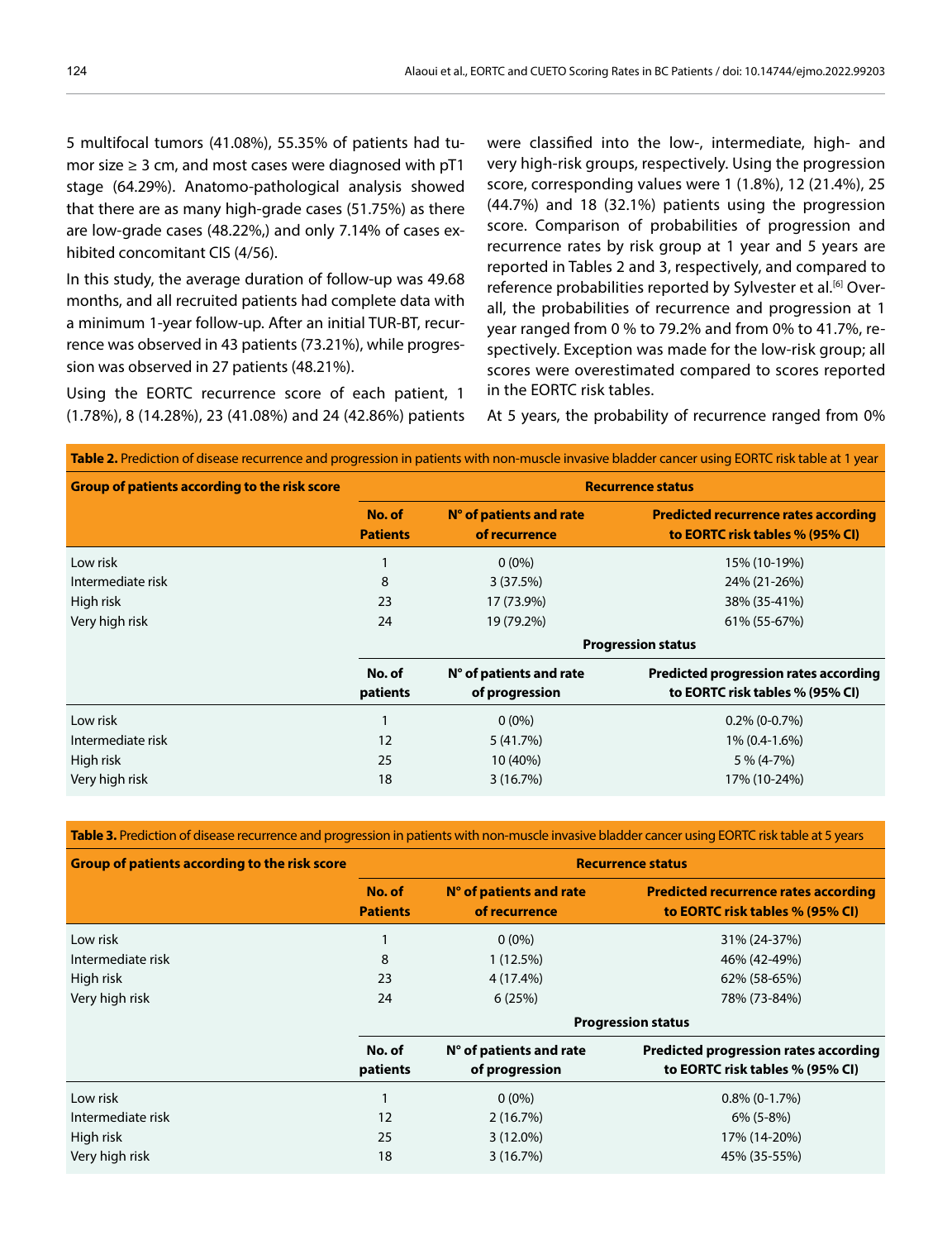to 25% and all obtained scores were underestimated to that reported by the EORTC table. Regarding the progression rate, the probability of progression ranged from 0 to 16.7%. This probability was underestimated for low- highand very high-risk groups and overestimated for intermediate-risk groups.

Using the CUETO recurrence score of each patient, 10 (17.85%), 11 (19.64%), 26 (46.43%) and 9 (16.08%) patients were classified into the low-, intermediate-, high-, very high-risk groups, respectively. Using the progression score, corresponding values were 13 (23.21%), 8 (14.29%), 14 (25.00%) and 21 (37.5%) patients. Comparison of probabilities of progression and recurrence rates by risk groups at 1 year and 5 years are reported in Tables 4 and 5, respectively, and compared to reference probabilities reported by Fernandez-Gomez et al.<sup>[7]</sup> Overall, the probabilities of recurrence and progression at 1 year ranged from 10% to 88.9% and from 23.1% to 50%, respectively. The CUETO risk tables underestimated the risk of recurrence and progression in 1 year. After 5 years of the initial TRU-BT, the probability of recurrence and progression ranged from 0% to 26.9% and from 7.1% to 25%, respectively. The risk scoring of predicting recurrence in 5 years was lower in all risk groups than those described by Fernandez-Gomez et al.<sup>[7]</sup> The probabilities of progression for low- and intermediate-risk groups were higher than the reference values reported in the CUE-TO risk tables, and conversely, they were for high- and very high-risk groups.

| Table 4. Prediction of recurrence and progression rates in patients with non-muscle invasive bladder cancer using CUETO scoring model at 1 year |                           |                                          |                                                                                |  |
|-------------------------------------------------------------------------------------------------------------------------------------------------|---------------------------|------------------------------------------|--------------------------------------------------------------------------------|--|
| <b>Group of patients according to the risk score</b>                                                                                            | <b>Recurrence status</b>  |                                          |                                                                                |  |
|                                                                                                                                                 | No. of<br>patients        | N° of patients and rate<br>of recurrence | <b>Predicted recurrence rates according</b><br>to CUETO risk tables % (95% CI) |  |
| Low risk                                                                                                                                        | 10                        | $1(10\%)$                                | $8.2\%$ (5.9-10.5%)                                                            |  |
| Intermediate risk                                                                                                                               | 11                        | $9(81.8\%)$                              | 12% (8-16%)                                                                    |  |
| High risk                                                                                                                                       | 26                        | 21 (80.8%)                               | 25% (20-31%)                                                                   |  |
| Very high risk                                                                                                                                  | 9                         | 8 (88.9%)                                | 42% (28-56%)                                                                   |  |
|                                                                                                                                                 | <b>Progression status</b> |                                          |                                                                                |  |
|                                                                                                                                                 | No. of                    | N° of patients and rate                  | <b>Predicted progression rates according</b>                                   |  |
|                                                                                                                                                 | patients                  | of progression                           | to CUETO risk tables % (95% CI)                                                |  |
| Low risk                                                                                                                                        | 13                        | $3(23.1\%)$                              | $1.17\%$ (0.15-2.19%)                                                          |  |
| Intermediate risk                                                                                                                               | 8                         | 4 (50%)                                  | 3.00% (0.82-5.18%)                                                             |  |
| High risk                                                                                                                                       | 14                        | 7(50%)                                   | 5.55% (2.73-8.37%)                                                             |  |
| Very high risk                                                                                                                                  | 21                        | $7(33.3\%)$                              | 13.97 (6.64-21.30%)                                                            |  |

Table 5. Prediction of recurrence and progression rates in patients with non-muscle invasive bladder cancer using CUETO scoring model at 5 year

| <b>Group of patients according to the risk score</b> |                                    | <b>Recurrence status</b>                           |                                                                                 |  |  |
|------------------------------------------------------|------------------------------------|----------------------------------------------------|---------------------------------------------------------------------------------|--|--|
|                                                      | No. of expected<br><b>patients</b> | N° of patients and rate<br>of recurrence           | <b>Predicted recurrence rates according</b><br>to CUETO risk tables % (95% CI)  |  |  |
| Low risk                                             | 10                                 | $0(0\%)$                                           | 21.0 % (17.33-24.63%)                                                           |  |  |
| Intermediate risk                                    | 11                                 | $2(18.2\%)$                                        | 35.6% (29.18-41.96%)                                                            |  |  |
| High risk                                            | 26                                 | $7(26.9\%)$                                        | 47.6% (40.55-54.75%)                                                            |  |  |
| Very high risk                                       | 9                                  | $2(22.22\%)$                                       | 67.61% (53.67-81.55%)                                                           |  |  |
|                                                      |                                    | <b>Progression status</b>                          |                                                                                 |  |  |
|                                                      | No. of expected<br>patients        | $N^{\circ}$ of patients and rate<br>of progression | <b>Predicted progression rates according</b><br>to CUETO risk tables % (95% CI) |  |  |
| Low risk                                             | 13                                 | $3(23.1\%)$                                        | 3.76% (1.90-5.62%)                                                              |  |  |
| Intermediate risk                                    | 8                                  | 2(25%)                                             | 11.69% (7.57-15.81%)                                                            |  |  |
| High risk                                            | 14                                 | $1(7.1\%)$                                         | 21.26% (15.85-26.67%)                                                           |  |  |
| Very high risk                                       | 21                                 | 2(9.52%)                                           | 33.57% (23.06-44.08%)                                                           |  |  |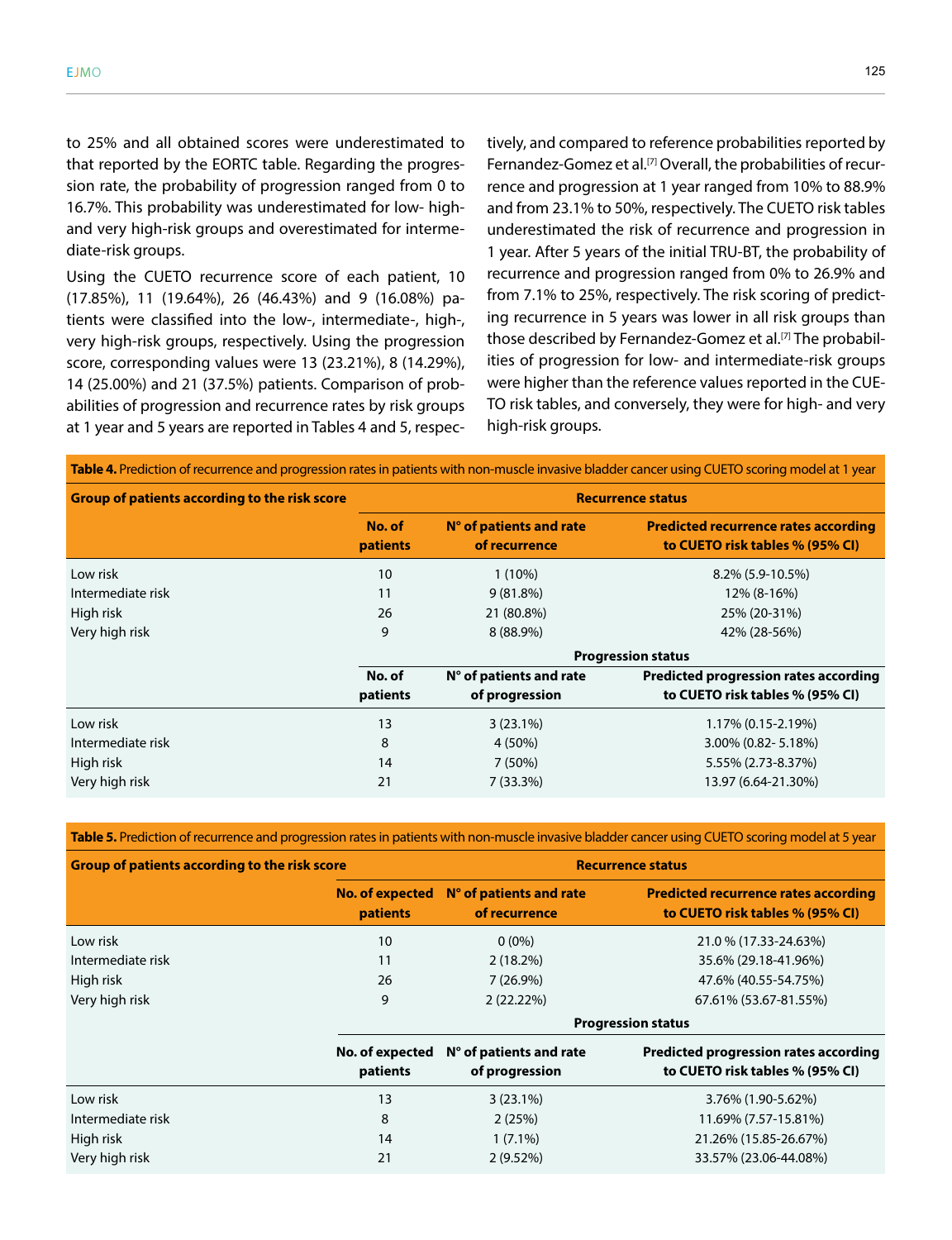Univariate Cox analysis indicated that only Prior recurrence rate had a significant effect on both recurrence-free survival ( $p=0.04$ ) and progression-free survival ( $p=0.037$ ); the other parameters, including gender, age, BCG treatment, grade, stage, tumor size, number of tumors and the presence of concomitant CIS, had no significant effect in this cohort (p>0.05) (Table 6).

In this study, the difference between risk groups of recurrence and progression according to EORTC and CUETO models was calculated using the Kaplan-Meier method and was evaluated by the log-rank test (Fig. 1). EORTC scoring model showed no significant difference between the recurrence (p=0.40) and progression (p=0.64) scores, respectively. Of particular interest, the CUETO risk stratification showed a worse discriminating ability for recurrence scores between risk groups (p=0.005). However, for the progression analysis, there was no significant difference between groups (p=0.43).





| Table 6. Univariate cox regression analysis for predicting recurrence and progression |                                 |       |                                  |       |  |
|---------------------------------------------------------------------------------------|---------------------------------|-------|----------------------------------|-------|--|
|                                                                                       | <b>Recurrence-free survival</b> |       | <b>Progression-free survival</b> |       |  |
|                                                                                       | <b>HR (95% CI)</b>              | p     | <b>HR (95% CI)</b>               | p     |  |
| Gender                                                                                |                                 |       |                                  |       |  |
| Female                                                                                | 1.00                            | 0.712 | 1.00                             | 0.624 |  |
| Male                                                                                  | 1.457 (0.197 - 10.762)          |       | 21.247 (0.000 - 4307808.777)     |       |  |
| Age                                                                                   |                                 |       |                                  |       |  |
| $\geq 70$                                                                             | 1.00                            | 0.724 | 1.00                             | 0.087 |  |
| $<70$                                                                                 | 1.006 (0.975-1.037)             |       | $1.042(0.994 - 1.092)$           |       |  |
| <b>BCG</b>                                                                            |                                 |       |                                  |       |  |
| Not treated                                                                           | 1.00                            | 0.244 | 1.00                             | 0.860 |  |
| Treated                                                                               | $1.535(0.746 - 3.160)$          |       | $0.921(0.367 - 2.308)$           |       |  |
| <b>Stages</b>                                                                         |                                 |       |                                  |       |  |
| pTa                                                                                   | 1.00                            | 0.763 | 1.00                             | 0.587 |  |
| pT1                                                                                   | $1.113(0.555 - 2.231)$          |       | $1.309(0.496 - 3.457)$           |       |  |
| Grades                                                                                |                                 |       |                                  |       |  |
| LG                                                                                    | 1.00                            | 0.542 | 1.00                             | 0.231 |  |
| HG                                                                                    | $0.809(0.409 - 1.599)$          |       | $1.770(0.695 - 4.503)$           |       |  |
| Tumor size                                                                            |                                 |       |                                  |       |  |
| $<$ 3 cm                                                                              | 1.00                            | 0.093 | 1.00                             | 0.572 |  |
| $\geq$ 3 cm                                                                           | $1.835(0.903 - 3.731)$          |       | $0.771(0.313 - 1.900)$           |       |  |
| N° of tumors                                                                          |                                 |       |                                  |       |  |
| $\mathbf{1}$                                                                          | 1.00                            |       | 1.00                             | 0.618 |  |
| $2 - 5$                                                                               | $0.631(0.276 - 1.446)$          | 0.521 | $1.148(0.668 - 1.973)$           |       |  |
| $\geq 5$                                                                              | $0.743(0.327 - 1.684)$          |       |                                  |       |  |
| <b>Concomitant CIS</b>                                                                |                                 |       |                                  |       |  |
| No                                                                                    | 1.00                            | 0.934 | 1.00                             | 0.623 |  |
| Yes                                                                                   | $0.948(0.270 - 3.333)$          |       | $0.600(0.078 - 4.602)$           |       |  |
| Prior recurrence rate                                                                 |                                 |       |                                  |       |  |
| Primary                                                                               | 1.00                            |       | 1.00                             | 0.037 |  |
| Recurrent $<$ 1 per year                                                              | $0.035(0.004 - 0.269)$          | 0.004 | $2.034(1.044 - 3.964)$           |       |  |
| Recurrent > 1 per year                                                                | $0.578(0.282 - 1.183)$          |       |                                  |       |  |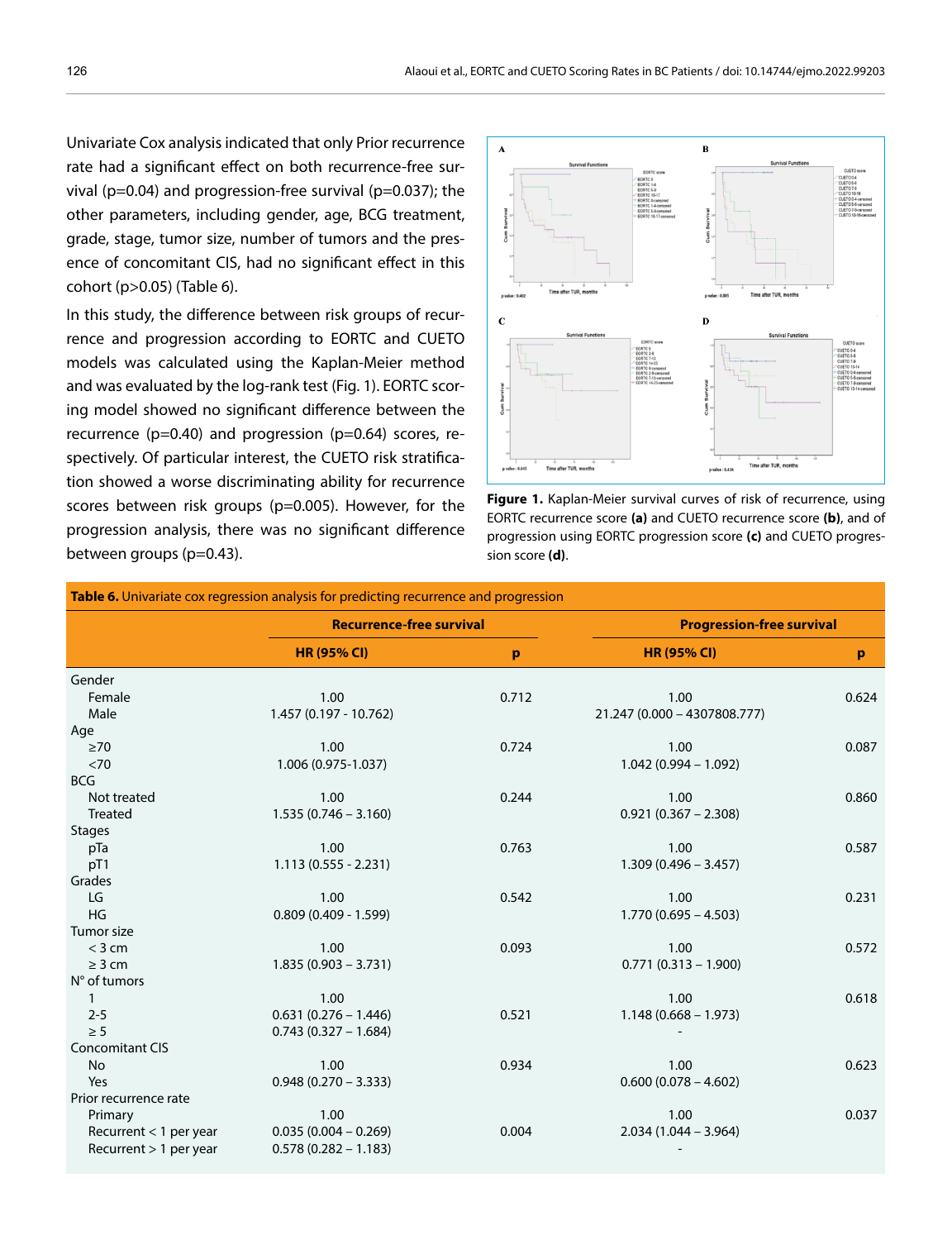# **Discussion**

In Morocco, growing interest is given to bladder cancer as there's an increasing number of diagnosed cases and related deaths. In 2020, there were 2268 new cases diagnosed with bladder cancer, with 1268 deaths.<sup>[1]</sup> Most new cases are diagnosed as NMIBC, being a group with a high risk of recurrence and progressive rates.<sup>[12]</sup> Thus, predicting recurrence and progression risks is of great interest in the context of target therapy for better management of bladder cancer disease.

Currently, EORTC and CUETO models are widely used for risk stratification of patients with NMIBC providing specific quantitative estimates of the short- and long-term risks of recurrence and progression, making them highly promising tools for a personalized therapeutic approach.<sup>[6,7]</sup>

The main advantages of these risk stratification models are that they use socio-clinical variables that are available in patients' records, and the estimation of recurrence and progression rates is very easy and practical for clinical purposes.

To the best of our knowledge, this is the first external validation in Morocco and was conducted on a cohort of 56 patients with NMIBC with up to 19 years of follow-up.

In this study, progression and recurrence risk at one year were higher than risks probabilities presented in the EORTC and CUETO risk rates, except for progression/recurrence rates of the low-risk group.

Our results clearly showed that the EORTC risk table overestimated the risk of recurrence and progression for only the low-risk group, and the CUETO risk table underestimated the risk for recurrence and progression. This funding is in disagreement with results reported by Dovey et al. showing that both risk tables tended to overestimate both recurrence and progression rates at 1 year.<sup>[13]</sup>

For both models, our long-term finding, at 5 years, was underestimated as compared to the predicted values in the EORTC and CUETO risk tables, except in the intermediate-risk group of patients. Similar results were obtained on 123 Belgian patients<sup>[14]</sup> and 205 Brazilian patients,[15] highlighting that EORTC and CUETO tables overestimated the recurrence and progression risks at 5 years. Conversely, the study conducted by Almeida et al. on 205 Brazilian patients with bladder cancer showed that using the EORTC scoring model, they had an overestimation of the risk of recurrence in 1 year and an underestimation in 5 years.<sup>[16]</sup>

The Kaplan-Meier method was used to assess the probabilities of recurrence and progression based on both models, and the difference between the risk groups was compared with the log-rank test. Accordingly, using the EORTC risk table, no significant difference was reported in recurrence-free survival and progression-free survival rates between the risk groups. Nevertheless, previous studies have reported that the EORTC tool has high discrimination for predicting recurrence and progression. [17-19] This difference could be mainly due to the low number of cases in our study that would be considered as a sampling bias.

Of particular interest, the CUETO model showed a significant difference between groups for RFS rate (p=0.005), unlike PFS (p=0.436). These findings are in accordance with the results of Chung and Coll. Showing a great association with recurrence (p<0.001) but not with progression  $(p=0.423)$ .<sup>[20]</sup> Our results are in contrast with a previous study showing that CUETO estimates progression better than recurrence.<sup>[21]</sup>

Our results have indicated that the EORTC risk scores did not enable stratification, neither the risk of recurrence nor the risk of progression. In contrast, the CUETO model successfully stratified our patients into 4 groups for recurrence, unlike for the progression risks in our Moroccan population. The ability of EORTC and CUETO to stratify risk groups is controversial, depending on the studied populations. Dalkilic and Coll.<sup>[19]</sup> have reported that the EORTC and CUETO models successfully stratified the recurrence and progression into 4 risk groups in their cohorts, whereas Xu and Coll.[9] showed that only the EORTC model was able to stratify patients with statistically different probability for recurrence and progression.

The univariate Cox regression analysis showed that most studied prognostic factors, including age, gender, BCG immunotherapy, tumor size, number of tumors, stage, and grade, are not related to recurrence and progression. Interestingly, the prior recurrence rate showed a significant association with both recurrence and progression and could be a promising predictor factor for bladder cancer follow-up.

In this study, BCG treatment was not applied to some patients who were at high risk due to adverse effects or had contraindications to BCG medication. Among the 56 recruited NMIBC cases, 23 have received BCG treatment during the study period (41.1%). This sample is too low to assess the recurrence and progression rates of BCG-treated patients according to EORTC and CUETO scoring systems.

This preliminary study is very informative and clearly showed the feasibility, usefulness and ease of use of both EORTC and CUETO scoring models for progression and recurrence prediction in Morocco. However, the study pres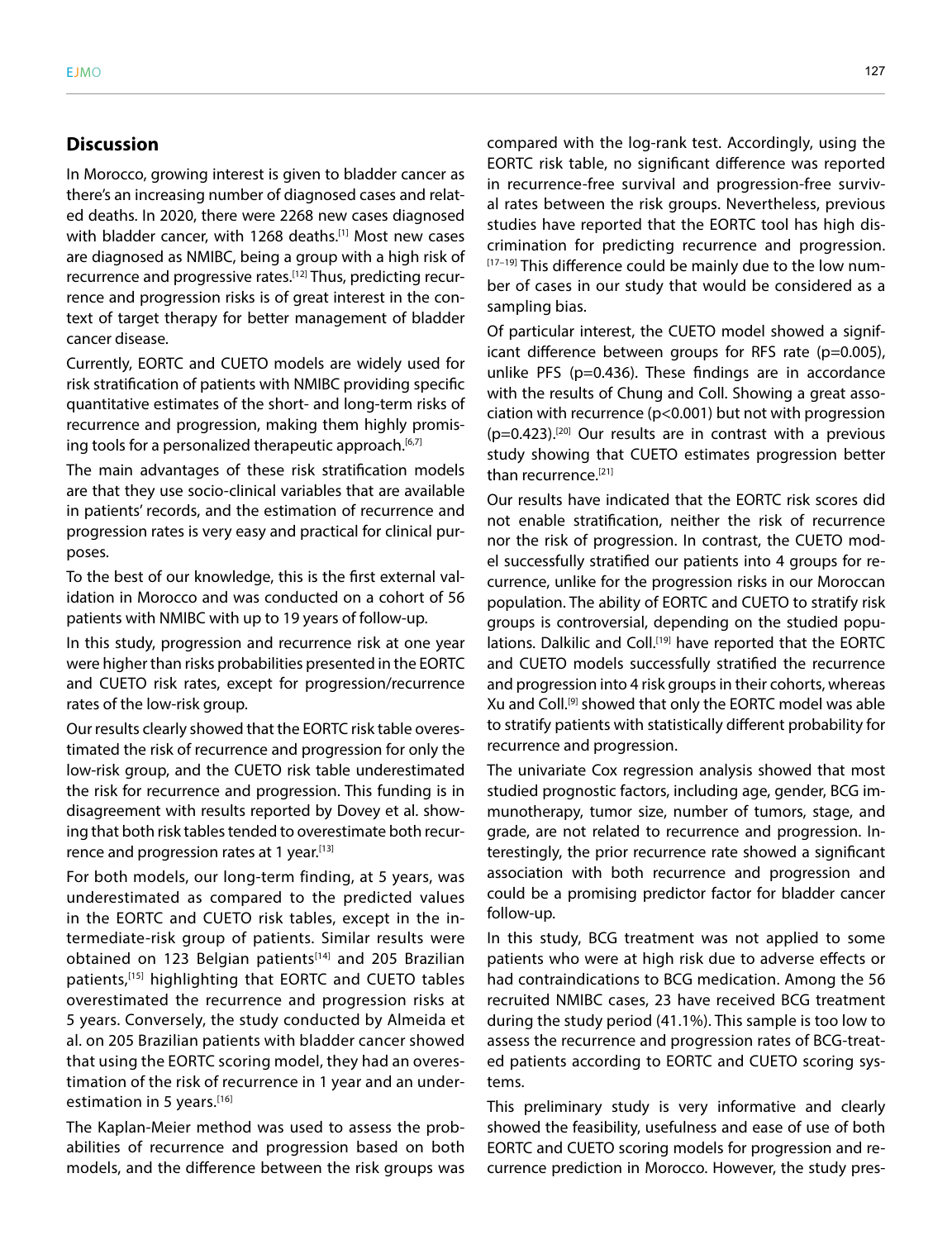ents some limitations, mainly due to the low number of recruited patients, that has largely affected the power of the study. A large study with a consistent and multicenter cohort with a long-term follow-up is needed to really appreciate the high value of these scoring tables and to construct a valid prognostic model for Moroccan patients with NMIBC. Additionally, to better predict the cancer progression, it will be interesting to consider the cis type in future explorations.

#### **Disclosures**

**Ethics Committee Approval:** Hospital name: Mohammed V Military Hospital in Rabat-Morocco, Date: December 2017, number of patients: 56 (Ref 82/19).

**Peer-review:** Externally peer-reviewed.

#### **Conflict of Interest:** None declared.

**Authorship Contributions:** Concept – M.A., A.A.B.; Design – M.E.M., A.A.; Supervision – M.E.M., M.A.; Materials – C.H.A., M.E.A., H.E.A.; Data collection and/or processing – C.H.A., M.T., I.H., M.B., M.O.; Analysis and/or interpretation – C.H.A., L.B., A.F.M., M.A.; Literature search – C.H.A., C.I.; Writing – C.H.A., M.A., M.O.; Critical review – M.E.M., A.A.

## **References**

- 1. Sung H, Ferlay J, Siegel RL, et al. Global Cancer Statistics 2020: GLOBOCAN Estimates of Incidence and Mortality Worldwide for 36 Cancers in 185 Countries. CA A Cancer J Clin. 2021;71:209–4[9. \[CrossRef\]](https://doi.org/10.3322/caac.21660)
- 2. Cumberbatch MGK, Jubber I, Black PC, Esperto F, Figueroa JD, Kamat AM, et al. Epidemiology of bladder cancer: a systematic review and contemporary update of risk factors in 2018. Eur Urol 2018;74:784–9[5. \[CrossRef\]](https://doi.org/10.1016/j.eururo.2018.09.001)
- 3. Greene FL, Balch CM, Fleming ID, Fritz A, Haller DG, Morrow M, et al. AJCC cancer staging handbook: TNM classification of malignant tumors. New York: Springer Science & Business Media; 200[2. \[CrossRef\]](https://doi.org/10.1007/978-1-4757-3656-4)
- 4. Anastasiadis A, de Reijke TM. Best practice in the treatment of nonmuscle invasive bladder cancer. Ther Adv Urol 2012;4:13– 3[2. \[CrossRef\]](https://doi.org/10.1177/1756287211431976)
- 5. Sylvester RJ, Rodríguez O, Hernández V, Turturica D, Bauerová L, Bruins HM, et al. European Association of Urology (EAU) prognostic factor risk groups for non-muscle-invasive bladder cancer (NMIBC) incorporating the WHO 2004/2016 and WHO 1973 classification systems for grade: an update from the EAU NMIBC guidelines panel. Eur Urol 2021;79:480– [8. \[CrossRef\]](https://doi.org/10.1016/j.eururo.2020.12.033)
- 6. Sylvester RJ, van der Meijden APM, Oosterlinck W, Witjes JA, Bouffioux C, Denis L, et al. Predicting recurrence and progression in individual patients with stage Ta T1 bladder cancer using EORTC risk tables: a combined analysis of 2596 patients from seven EORTC trials. Eur Urol 2006;49:466–5; discussion 475–7.
- 7. Fernandez-Gomez J, Madero R, Solsona E, Unda M, Martinez-Piñeiro L, Gonzalez M, et al. Predicting nonmuscle invasive bladder cancer recurrence and progression in patients treated with bacillus Calmette-Guerin: the CUETO scoring model. J Urol 2009;182:2195–203[. \[CrossRef\]](https://doi.org/10.1016/j.juro.2009.07.016)
- 8. Fahmy N, Lazo-Langner A, Iansavichene AE, Pautler SE. Effect of anticoagulants and antiplatelet agents on the efficacy of intravesical BCG treatment of bladder cancer: A systematic re-view. Can Urol Assoc J 2013;7:E740-9[. \[CrossRef\]](https://doi.org/10.5489/cuaj.1213)
- 9. Xu T, Zhu Z, Zhang X, Wang X, Zhong S, Zhang M, et al. Predicting recurrence and progression in Chinese patients with nonmuscle-invasive bladder cancer using EORTC and CUETO scoring models. Urology 2013;82:387–93.
- 10. Vedder MM, Márquez M, de Bekker-Grob EW, Calle ML, Dyrskjøt L, Kogevinas M, et al. Risk prediction scores for recurrence and progression of non-muscle invasive bladder cancer: an international validation in primary tumours. PLoS One 2014;9:e9684[9. \[CrossRef\]](https://doi.org/10.1371/journal.pone.0096849)
- 11. Gontero P, Sylvester R, Pisano F, Joniau S, Vander Eeckt K, Serretta V, et al. Prognostic factors and risk groups in T1G3 non-muscle-invasive bladder cancer patients initially treated with Bacillus Calmette-Guérin: results of a retrospective multicenter study of 2451 patients. Eur Urol 2015;67:74–82.
- 12. Garg M. Urothelial cancer stem cells and epithelial plasticity: current concepts and therapeutic implications in bladder cancer. Cancer Metastasis Rev 2015;34:691–70[1. \[CrossRef\]](https://doi.org/10.1007/s10555-015-9589-6)
- 13. Dovey Z, Pfail J, Martini A, Steineck G, Dey L, Renström L, et al. Bladder Cancer (NMIBC) in a population-based cohort from Stockholm County with long-term follow-up; A comparative analysis of prediction models for recurrence and progression, including external validation of the updated 2021 E.A.U. model. Urol Oncol 2022;40:106.e1–106.e1[0. \[CrossRef\]](https://doi.org/10.1016/j.urolonc.2021.10.008)
- 14. Holz S, Albisinni S, Gilsoul J, Pirson M, Duthie V, Quackels T, et al. Risk factor assessment in high-risk, bacillus Calmette-Guérin-treated, non-muscle-invasive bladder cancer. Res Rep Urol 2017;9:195–202.
- 15. Busato Júnior WFS, Almeida GL, Ribas CAPM, Ribas Filho JM, De Cobelli O. EORTC risk model to predict progression in patients with non–muscle-ınvasive bladder cancer: is it safe to use in clinical practice? Clinical Genitourinary Cancer 2016;14:176–8[2. \[CrossRef\]](https://doi.org/10.1016/j.clgc.2015.09.005)
- 16. Almeida GL, Busato WF Jr, Ribas CM, Ribas JM Filho, De Cobelli O. External validation of EORTC risk scores to predict recurrence after transurethral resection of brazilian patients with non -muscle invasive bladder cancer stages Ta and T1. Int Braz J Urol 2016;42:932–4[1. \[CrossRef\]](https://doi.org/10.1590/S1677-5538.IBJU.2015.0169)
- 17. van Rhijn BWG, Zuiverloon TCM, Vis AN, Radvanyi F, van Leenders GJLH, Ooms BCM, et al. Molecular grade (FGFR3/ MIB-1) and EORTC risk scores are predictive in primary non-muscle-invasive bladder cancer. Eur Urol 2010;58:433– 41.